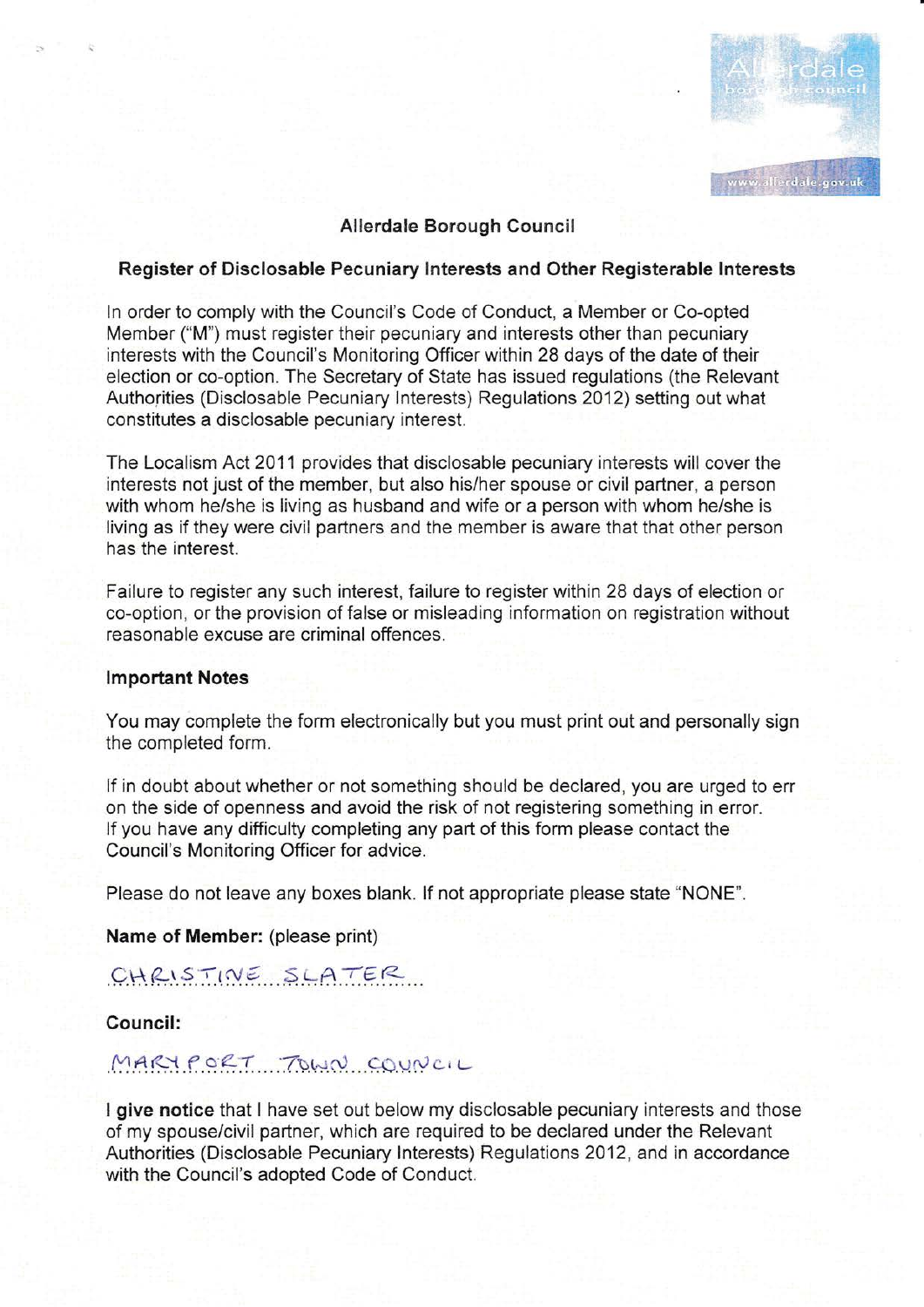### Disclosable Pecuniary lnterests

1. Any employment, office, trade, profession or vocation carried on for profit or gain.

You should show every employment. office, trade, profession or vocation that you and your spouse/partner receive remuneration for other than simply repayment of expenses – a good example is would you have to declare for income tax purposes.

Give a short description of the activity concerned; for example 'Computer Operator' or'Accountant'.

Where you hold an office, give the name of the person or body which appointed you. ln case of a public office, this will be the authority which pays you.

NONE.

2. Any payment or provision of any other financial benefit (other than from the relevant authority) made or provided within the relevant period in respect of any expenses incurred by M in carrying out duties as a member, or towards the election expenses of M.

This includes any payment or financial benefit from a trade union within the meaning of the Trade Union and Labour Relations (Consolidation) Act 1992.

You should declare the name of any person or body that has made any payments to you towards your expenses as a councillor or towards your election expenses. You do not need to declare the amounts of any payments, only the name of the person or body making them.

It refers to payment of election expenses by a third party  $-$  you do not need to declare if you pay your election expenses yourself. This would usually mean a political party at election time.

 $N$ o $N$ E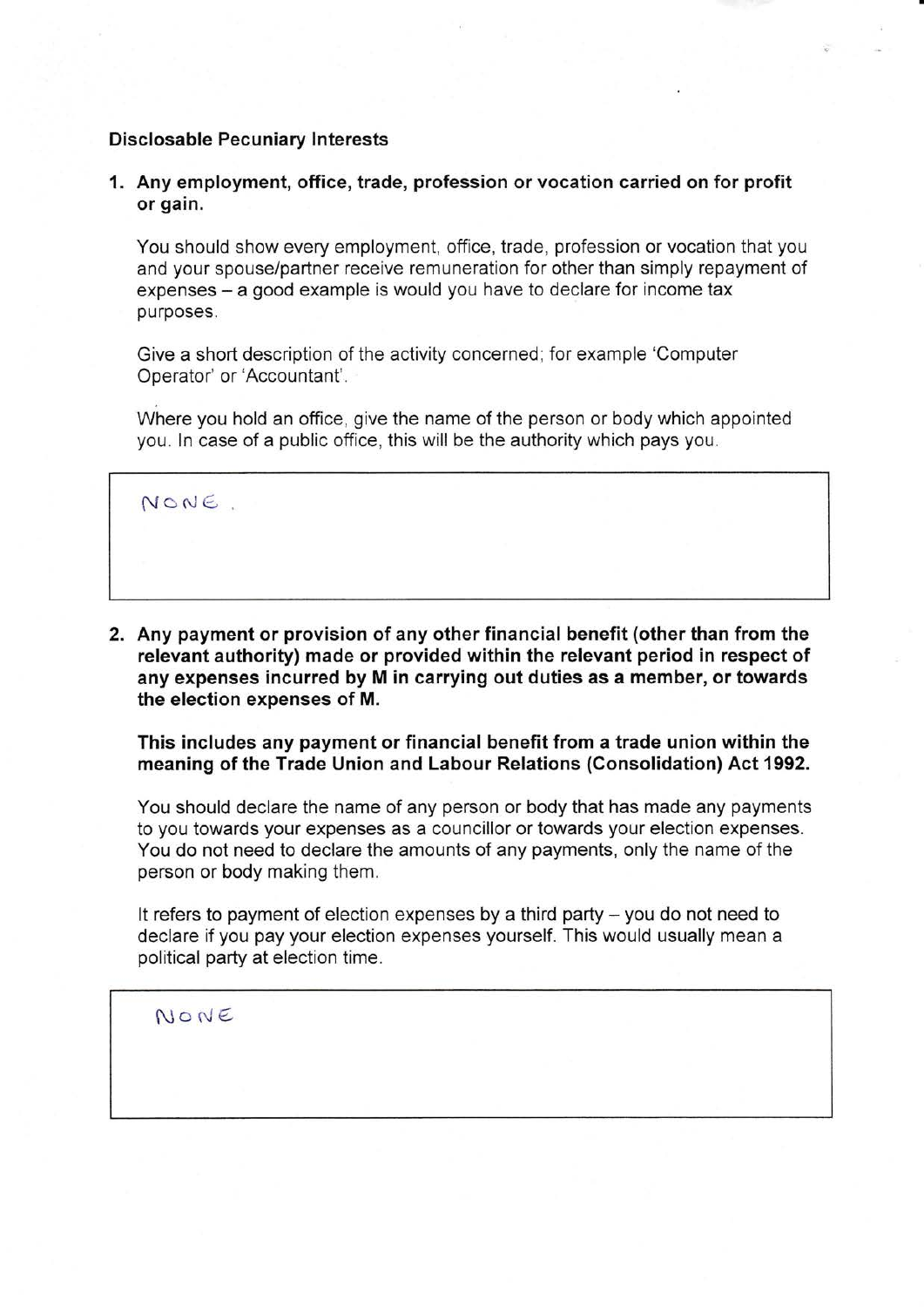- 3. Any contract which is made between the relevant person (or a body in which the relevant person has a beneficial interest) and the relevant authority-
	- (a) under which goods or services are to be provided or works are to be executed; and
	- (b) which has not been fully discharged.

You should list any contract made between yourself or your spouse/partner or a body in which either of you have a beneficial interest and the Council (or an organisation contracted to carry out business on its behalf).

NoNC

### 4. Any beneficial interest in land which is within the area of the relevant authority.

You should include any land and buildings in the area of the Borough in which you or your spouselpartner have a beneficial interest. You should give the address or a brief description to identify it. lf you live in the Borough you should include your home under this heading whether as owner, Iessee or tenant.

You should also include any property from which you receive rent, or of which you are the mortgagee.

Any land in the Borough area in the ownership of a charity or organisation of which you or your spouse/partner are a trustee should also be included in this section.

"Land" also includes any buildings or parts of buildings.

| I NEW CROWN YARD |              |
|------------------|--------------|
| SOUTH QUAY       |              |
| MARYPORT         |              |
| CAIS BEAB        | (HOME OWNER) |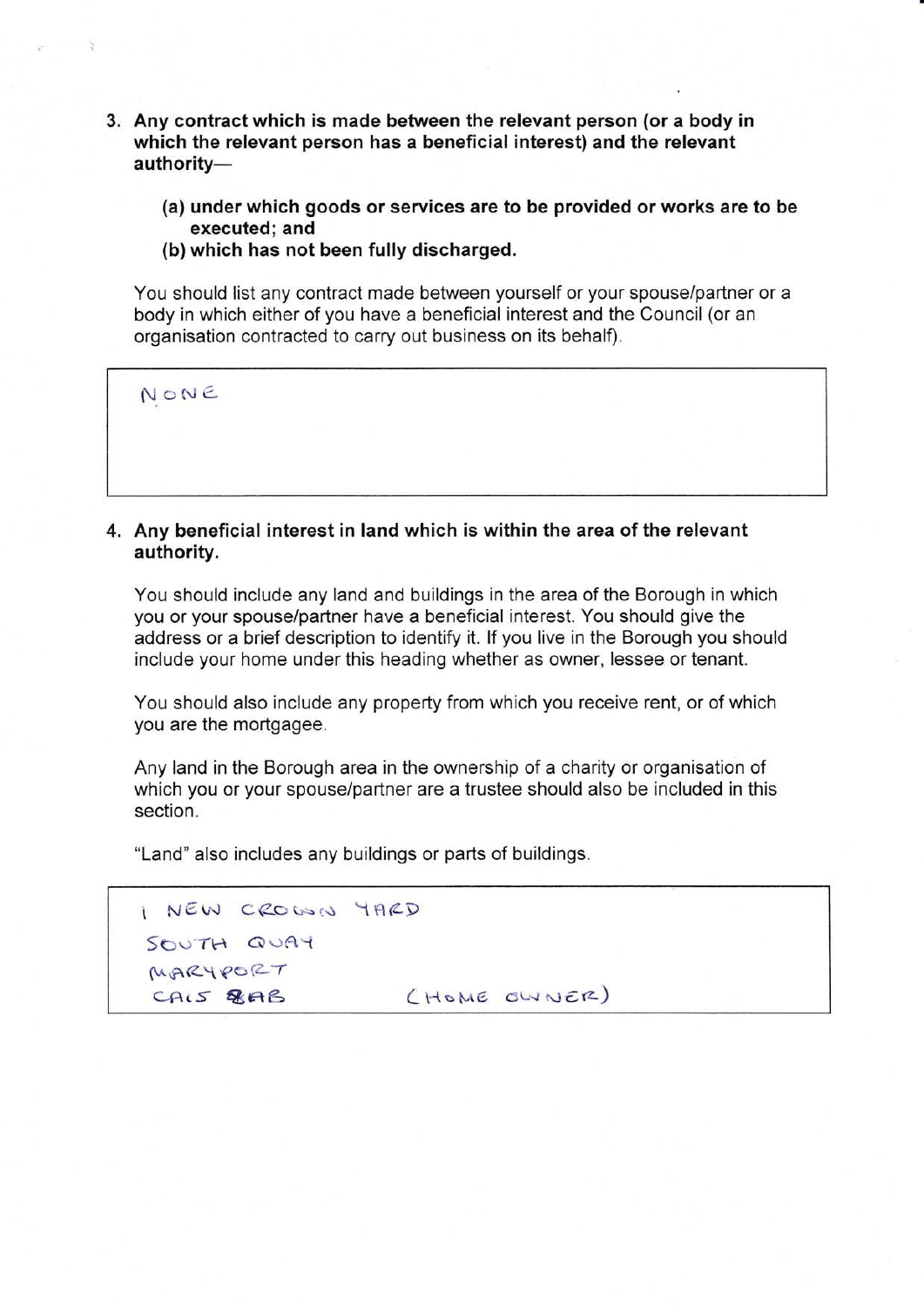### 5. Any licence (alone or jointlywith others) to occupy land in the area of the relevant authority for a month or longer.

You should include land in the area of the Borough which you or your spouse/partner have a right to occupy, but neither own nor have tenancy of. You should give the address or a brief description to identify it.

"Land" includes any buildings or parts of buildings.

 $N$  o NE

- 6. Any tenancy where (to M's knowledge)-
	- (a) the landlord is the relevant authority; and
	- (b) the tenant is a body in which the relevant person has a beneficial interest.

You should declare any properties which you or your spouse/partner rent from the Council, or which is rented by a business which you or your spouse/partner owns or partly owns.

 $N$ o $N$ E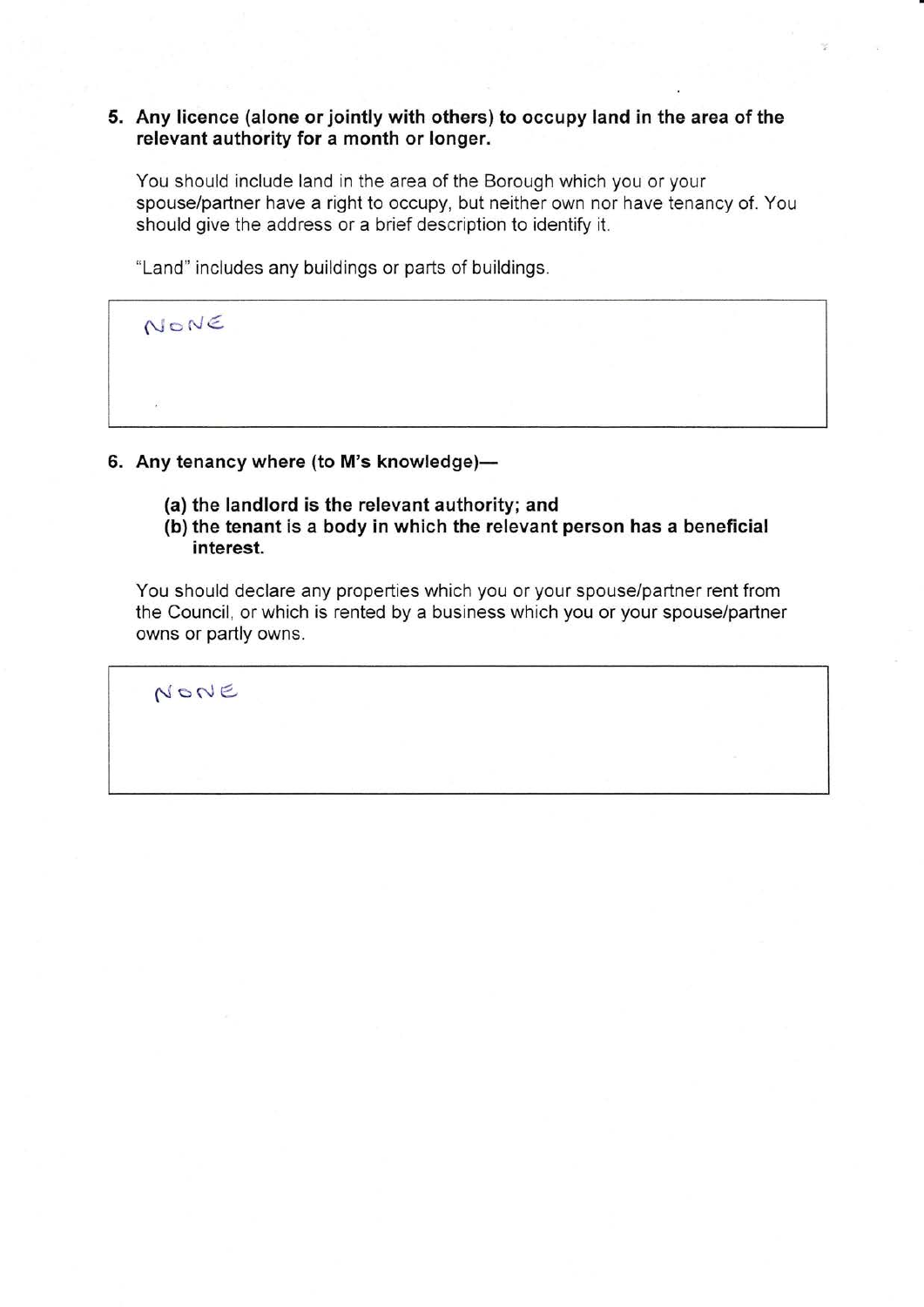- 7. Any beneficial interest in securities of a body where-
	- (a) that body (to M's knowledge) has a place of business or land in the area of the relevant authority; and
	- $(b)$  either-
		- (i) the total nominal value of the securities exceeds £25,000 or one hundredth of the total issued share capital of that body; or
		- (ii) if the share capital of that body is of more than one class, the total nominal value of the shares of any one class in which the relevant person has a beneficial interests exceeds one hundredth of the total issued share capital of that class.

You should list the names of any companies, industrial and provident societies, cq-operative societies, or other bodies corporate that (to your knowledge) are active in the Borough and in which you or your spouse/partner have a substantial interest. You do not need to show the extent of your interest.

You have a substantial interest if you own shares or other securities in the company with a nominal value of more than £25,000 or more than 1/100th of the issued share or securities. lf there are several classes of shares or securities, the fraction of 1/100th applies to any of these classes.

The company or body corporate is active in the Borough if it has land or a place of business in the Borough.

CUMBERLAND BUILDING SOCIETY

### Other Registrable lnterests

These interests are what the Council has determined should be entered into the authority's register of interests

8. Details of any body of which you are a member, or in a position of general control or management, and to which you are appointed or nominated by the Council.

You should include the names of any bodies of which you have been appointed to represent the Council and the position you hold on those bodies.